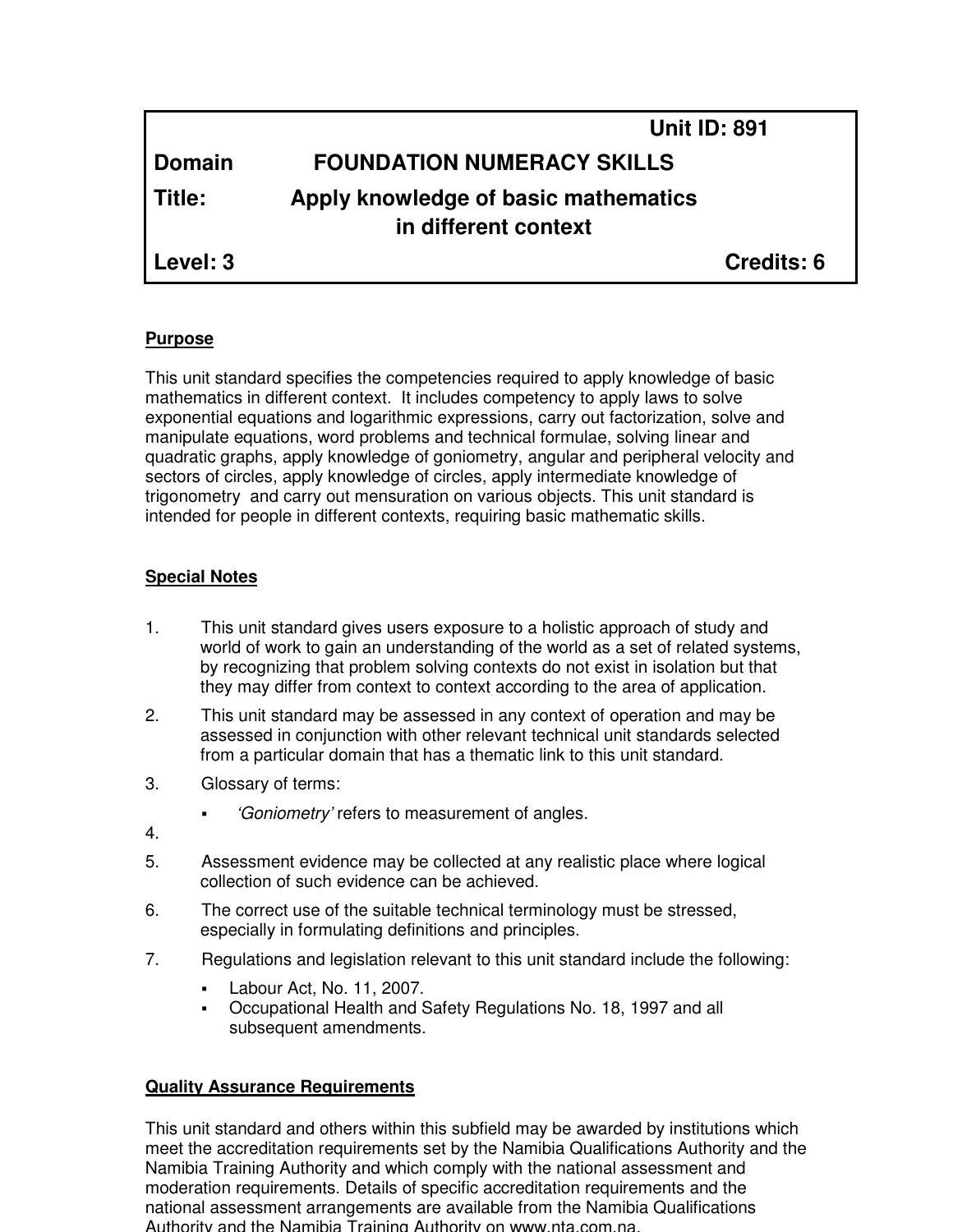# **Elements and Performance Criteria**

# **Element 1: Apply laws of exponents and logarithms to solve exponential equations and logarithmic expressions.**

# **Range**

Laws of exponents:  $a^m a^n = a^{m+n} \frac{a^m}{a^n} = a^{m-n} (a^m)^n = a^{m n} (a b)^m = a^m b^n \left(\frac{a}{b}\right)^m = \frac{a^m}{b^m} a^0 = 1$   $a^{-1} = \frac{1}{a}$  $a^{-m} = \frac{1}{a^m}$  and  $a^{\frac{1}{m}} = \sqrt[m]{a}$ 

Laws of logarithm:  $log_a xy = log_a x + log_a y$ ,  $log_a x/y = log_a x - log_a y$ ,  $log_a x^n = n.log_a x$ , n,  $log a^a = 1$  and  $ln x = log_e x$ .

# **Performance Criteria**

- 1.1 The index laws of exponents and their properties are reproduced.
- 1.2 The laws of indices and the properties are applied to simplify algebraic expressions.
- 1.3 Simple exponential equations are solved.
- 1.4 Logarithmic expressions are simplified using laws of logarithms.
- 1.5 Calculations (limited to simple multiplication, powers and division) are performed by using natural or ordinary logarithms on a scientific calculator.
- 1.6 Changing the radix (base) of a logarithm is performed.

# **Element 2: Carry out factorization.**

# **Range**

The factorization of polynomials involves up to binomial factors.

# **Performance Criteria**

- 2.1 A polynomial is factorized by taking out a common factor as a first step followed by taking out a binomial as common factor as a second step.
- 2.2 A quadratic trinomial of which the coefficient of  $x^2$  is any whole number is factorized.
- 2.3 The difference between two squares is factorized.
- 2.4 Highest Common Factor (HCF) and Lowest Common Multiple (LCM) in algebraic expressions is determined using factorization.
- 2.5 Multiplication and division of fractions by using factorization is performed, keeping the set limitations in mind.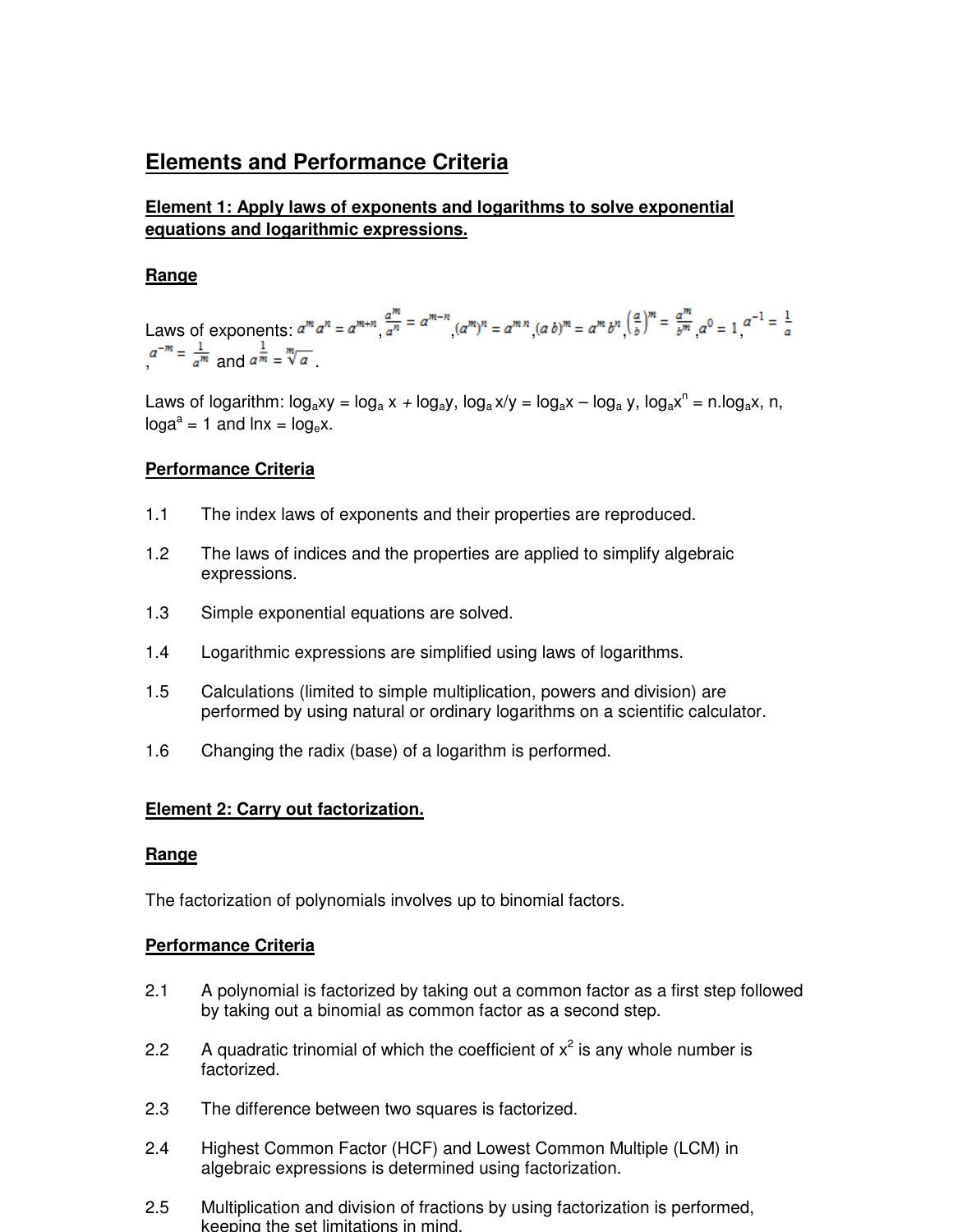2.6 Addition and subtraction of algebraic fractions is preformed using the factorization

#### **Element 3: Solve and manipulate equations, word problems and technical formulae.**

#### **Performance Criteria**

- 3.1 Quadratic equations are solved from a given word problem using factorization and/or the quadratic formula.
- 3.2 From a given word problem simultaneous linear equations with two unknown quantities are solved. (No fractions may occur in the equations.)
- 3.3 Technical formulae are manipulated by changing the subject of a given formula to any other subject.
- 3.4 The value of a new subject is determined by substituting the values of the known quantities.

#### **Element 4: Solve linear and quadratic graphs.**

#### **Performance Criteria**

- 4.1 The function values at a specific point for a given linear equation are calculated.
- 4.2 A linear graph is drawn with the aid of gradient ordinate (offset), gradient Yintercept and X- and Y-intercept methods.
- 4.3 A parabola is drawn by means of the table method and/or pre-calculations.
- 4.4 Values from linear graphs and parabola are interpreted.
- 4.5 Simultaneous linear equations are solved graphically.
- 4.6 Simultaneous equations involving a linear and quadratic equations are solved graphically.

# **Element 5: Apply knowledge of goniometry, angular and peripheral velocity and sectors of circles.**

#### **Performance Criteria**

- 5.1 The relationships between revolutions, degrees and minutes are stated.
- 5.2 Conversions between degrees, minutes and decimal values are explained.
- 5.3 The term radian is defined.
- 5.4 The relationship between degrees, radians and revolutions is indicated.
- 5.5 Conversions between radian, degrees, and minutes are explained.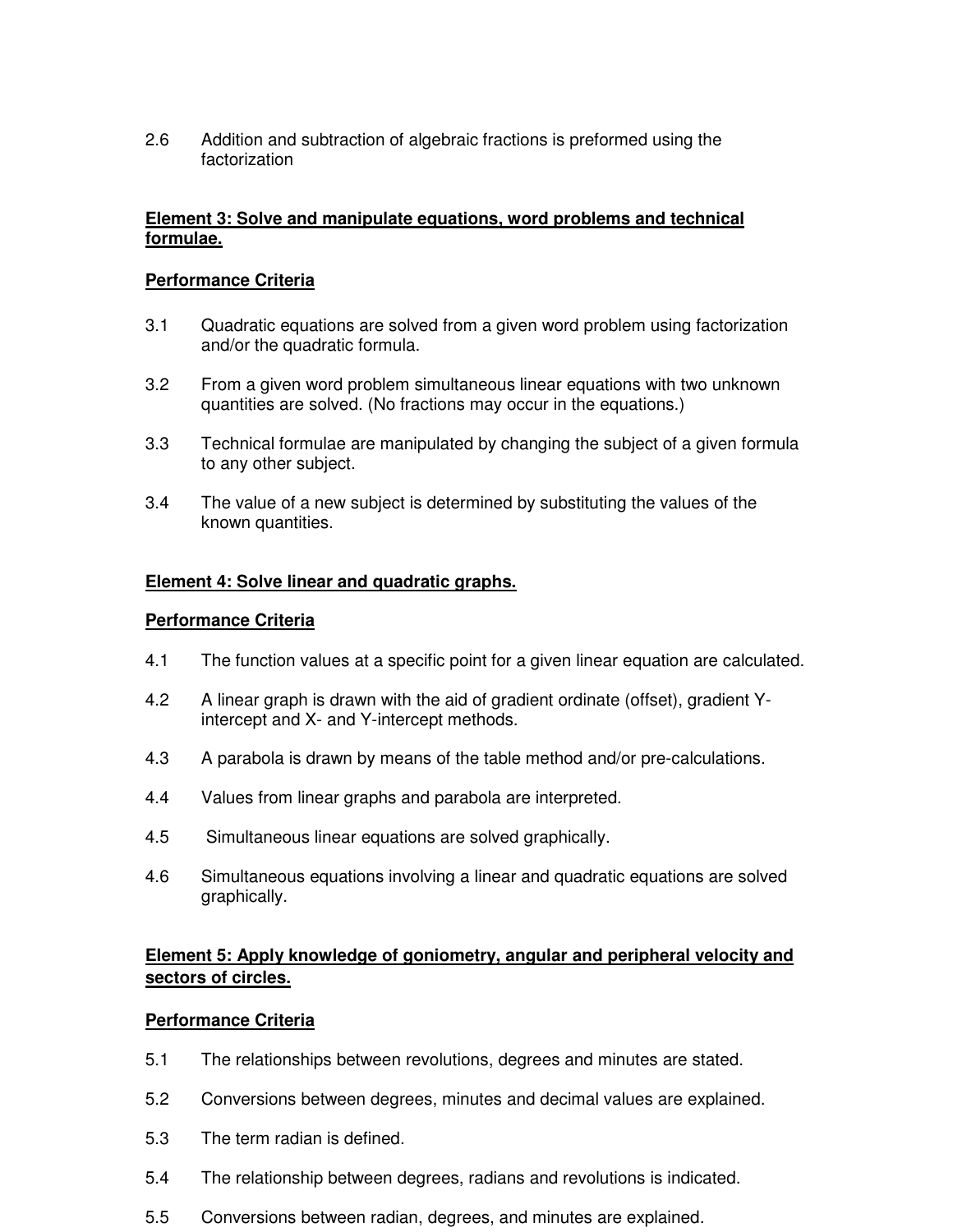- 5.6 The concepts of angular and peripheral velocity are defined.
- 5.7 Conversion of revolutions per minute to revolutions per second and vice versa is performed.
- 5.8 Angular velocity is expressed in terms of radians per second.
- 5.9 Peripheral velocity is converted to angular velocity and vice versa.
- 5.10 Calculations involving angular and peripheral velocities are performed.

# **Element 6: Apply knowledge of circles.**

#### **Performance Criteria**

- 6.1 Concepts of circle, chord and circle segments are explained.
- 6.2 The areas of the circle, sector of a circle and segment of a circle are calculated.
- 6.3 The calculations of the circumference and the length of the arc of the circle are performed.

# **Element 7: Apply intermediate knowledge of trigonometry.**

# **Performance Criteria**

- 7.1 The six trigonometric ratios are defined in terms of the unit circle.
- 7.2 Trigonometric functions are applied to determine angles.
- 7.3 Elevations and depressions are calculated using trigonometric functions.
- 7.4 Graphs of trigonometric functions are drawn and interpreted.

#### **Element 8: Carry out mensuration on various objects .**

#### **Performance Criteria**

- 8.1 The surface areas of a cone, cylinder and sphere are calculated.
- 8.2 The volumes of a cone, cylinder and sphere are calculated.
- 8.3 The areas of irregular figures are determined using the mid-ordinate rule.